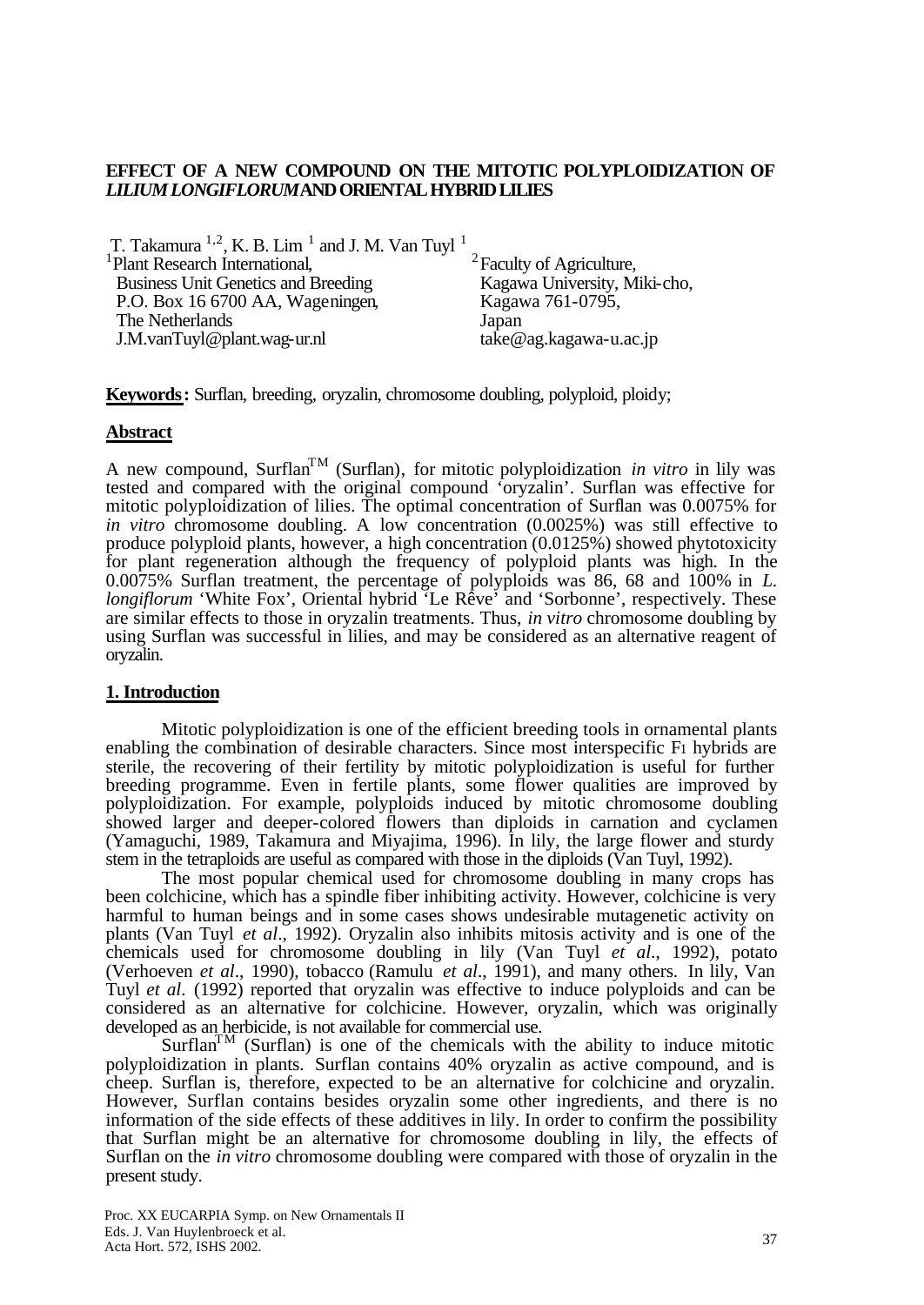# **2. Materials and methods**

In present study *Lilium longiflorum* 'White Fox', and the Oriental hybrids 'Le Rêve' and 'Sorbonne' were tested. The scales of these cultivars were resected from the bulbs grown *in vivo*, disinfected in 2% sodium hypochlorite solution containing a few drops of Tween  $20^{\circ}$  at room temperature for 20 minutes, and washed three times with sterile water.

In 'White Fox', the scales were soaked in 0, 0.001, 0.003% or 0.005% oryzalin, or 0.0025, 0.0075 or 0.0125% Surflan (Eli Lily ltd., USA) solution at room temperature for 3 hours. In the Oriental hybrid 'Le Rêve' and 'Sorbonne', only 0.003% oryzalin and 0.0075% Surflan were tested. The 0.0025, 0.0075 or 0.0125% Surflan solutions contained about 0.001, 0.003 and 0.005% oryzalin in itself, respectively. The stock solutions of oryzalin (20 mg oryzalin in 1 ml DMSO) and Surflan (25 mg Surflan in 1 ml DMSO) were prepared and then the stock solutions were diluted with sterile water for working solutions. After soaking in oryzalin or Surflan solutions, the explants were rinsed three times with sterile water and then plated on half strength solidified MS (Murashige and Skoog, 1962) media containing 5% sucrose and 0.4% gellan gum.

The explants were cultured at 25°C in 16-h day length of fluorescent light and then the regeneration was observed after 2 months. Ploidy level of the regenerated plantlets was determined by flow cytometry (Van Tuyl *et al*., 1989; Van Tuyl and Boon, 1997).

#### **3. Results and discussion**

Van Tuyl *et al*., (1992) considered below 0.005% as the optimal concentration of oryzalin for the in vitro chromosome doubling in lily. For both the oryzalin and Surflan, the high concentrations obviously obstructed the bulblet formation from explants in 'White Fox' (Table 1). On the other hand, higher frequency of polyploid formation was seen in 0.003 or 0.005% oryzalin, and 0.0075 or 0.0125% Surflan compared to the lowest concentration. From the results of bulblet formation and the percentage of polyploids the optimal concentration of oryzalin and Surflan should be about 0.003% and 0.0075%, respectively. Lower concentrations than those are not efficient for polyploidization and higher concentrations may be too harmful for plant regeneration. Table 1 also showed that there was no significant difference in the percentage of explants forming bulblets between oryzalin and Surflan treated plants when 0.0025, 0.0075 and 0.0125% Surflan treatment are compared with  $0.001$ ,  $0.003$  and  $0.005\%$  oryzalin, respectively. The number of regenerated bulblets from the oryzalin treatments was significantly larger compared to Surflan. However, the percentage of polyploids in the Surflan treatment was little higher than those in the oryzalin treatment for each concentration.

In the Oriental hybrid lilies 'Le Rêve' and 'Sorbonne', Surflan was also effective for mitotic polyploidization. Bulblet formation after Surflan treatment was compatible to oryzalin in both cultivars (Fig.1). Respectively 66.7 and 100% of regenerated plants were polyploids or mixoploids of 2x and 4x in 'Le Rêve' and 'Sorbonne' in 0.0075% Surflan treatment (Fig. 2). These values were similar in 'Le Rêve' or even higher in 'Sorbonne' when compared to those in 0.003% oryzalin treatment. These results confirm the possibility that Surflan is also effective for the polyploidization of Oriental lily. However, genotypes related differences in the polyploidization of lily by using Surflan are to be expected because of the different efficiency of the polyploidization by using Surflan between *L. longiflorum* 'White Fox' and the Oriental hybrid cultivars. Surflan treatment should be, therefore, examined for the polyploidization of various genotypes in lily except *L. longiflorum* and Oriental hybrids.

In 'White Fox' and 'Sorbonne', the frequencies of chimeras in polyploids (Table 1) and Fig. 2) in each concentration of Surflan treatment were higher than those in oryzalin treatment. Tosca *et al*. (1995) reported that treating plants longer with oryzalin could reduce the problem of chimera in gerbera. Therefore, the effect of a longer Surflan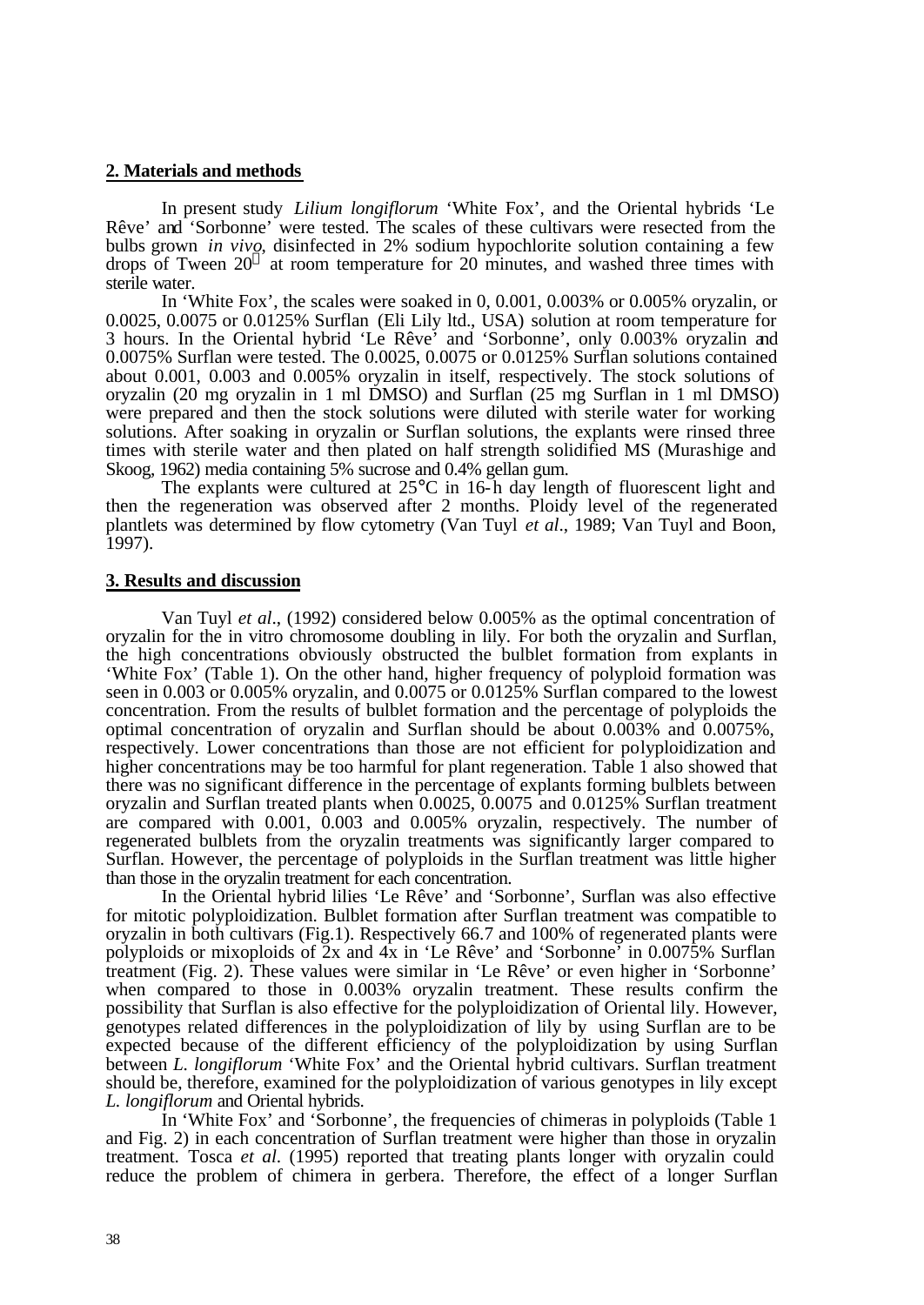treatment on the percentage of ploidy chimera should be examined in lily.

Our results suggest that Surflan has the same effect as oryzalin on mitotic polyploidization and that Surflan has no or few side effects, such as inhibiting the plant regeneration and polyploidization, on the in vitro chromosome doubling of lily. In addition, Surflan has the advantage to be much cheaper than oryzalin. Since oryzalin was also considered as the most reliable compound for the mitotic polyploidization in kiwifruit, onion, gerbera, apple, maize, potato and tobacco (Chalak and Legave, 1996; Geoffriau *et al*., 1997; Tosca *et al*., 1995; Bouvier *et al*., 1994; Wan *et al*., 1991; Ramulu *et al*., 1991), it is expected that Surflan might have the same possibilities for the polyploidization of these plants. As a conclusion, Surflan might be an alternative for oryzalin in the chromosome doubling of lily and many other plant species because of the effectiveness and cheap price, though further tests in various genotypes and of treatment duration are desired.

### **References**

- Bouvier L., Fillon F.R., and Lespinasse Y., 1994. Oryzalin as an efficient agent for chromosome doubling of haploid apple shoots in vitro. Plant Breeding 113: 343-346.
- Chalak L., and Legave M., 1996. Oryzalin combined with adventitious regeneration for an efficient chromosome doubling of trihaploid kiwifruit. Plant Cell reports 16: 97- 100.
- Geoffriau E., Kahane R., Bellamy C., and Rancillac M., 1997. Ploidy stability and in vitro chromosome doubling in gynogenic clones of onion (*Allium cepa* L.) Plant Science 122: 201-208.
- Murashige T., and Skoog F., 1962. A revised medium for rapid growth and bio assays with tobacco tissue cultures. Physiologia Plantarum 15: 473-497.
- Ramulu K.S., Verhoeven H.A., and Dijkhuis P., 1991. Mitotic blocking, micronucleation, and chromosome doubling by oryzalin, amiprophos-methyl, and colchicine in potato. Protoplasma 160: 65-71.
- Takamura T., and Miyajima I., 1996. Colchicine induced tetraploids in yellow-flowered cyclamens and their characteristics. Scientia Horticulturae 65: 305-312.
- Tosca A., Pandolfi R., Citterio S., Fasoli A., and Sgorbati S., 1995. Determination by flow cytometry of the chromosome doubling capacity of colchicine and oryzalin in gynogenetic haploid of *Gerbera*. Plant Cell Reports 14: 455-458.

Van Tuyl J.M., 1992. Survey research on mitotic and meiotic polyploidization at CPRO-DLO. The Lily Yearbook of North American Lily Society 43: 11-18.

- Van Tuyl J.M., De Vries J.N., Bino R.J., and Kwakkenbos T.A.M., 1989. Identification of 2n-pollen producing interspecific hybrids of *Lilium* using flow cytometry. Cytologia 54: 737-745.
- Van Tuyl J.M., Meijer B., and Van Dien M.P., 1992. The use of oryzalin as an alternative for colchicine in *in-vitro* chromosome doubling of *Lilium*. The Lily Yearbook of North American Lily Society 43: 19-22.
- Van Tuyl J.M., and Boon E., 1997. Variation in DNA-content in the genus *Lilium*. Acta Hortic 430: 829-835.
- Verhoeven H.A., Ramulu K.S., and Dijkhuis P., 1990. A comparison of the effects of various spindle toxins on metaphase arrest and formation of micronuclei in cellsuspension culture of *Nicotiana plumbaginifolia*. Planta 182: 408-414.
- Wan Y., Duncan D.R., Rayburn A. L., Petolino J.F., and Widholm J.M., 1991. The use of antimicrotubule herbicides for the production of doubled haploid plants from antherderived maize callus. Theor. App. Gen. 81: 205-211.
- Yamaguchi M., 1989. Basic studies on the flower color breeding of carnations (*Dianthus caryophyllus* L.). Bulletin of the Faculty of Horticulture Minami Kyushu University 19: 1-78 (In Japanese with English and German summary).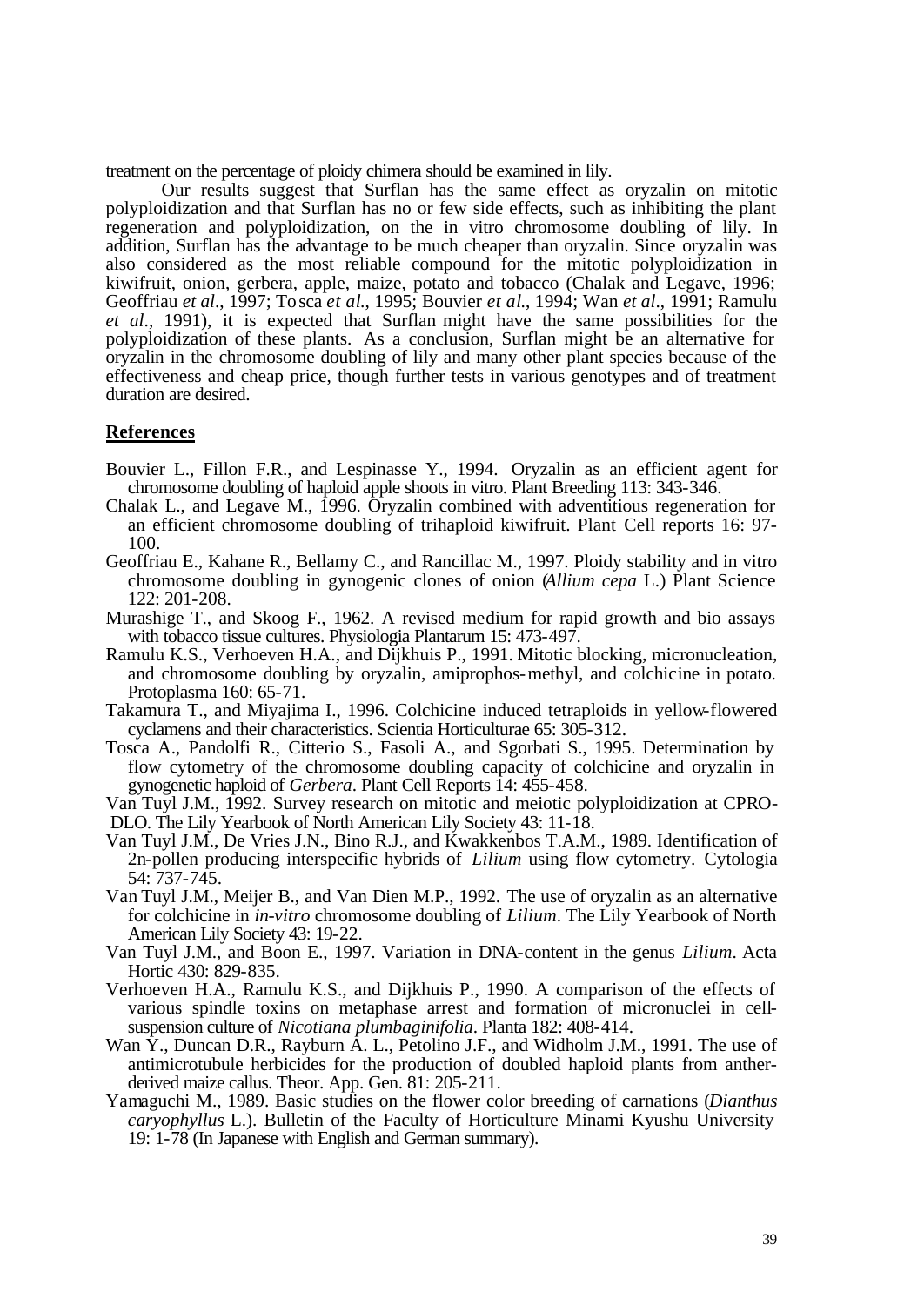| Treatment <sup>z</sup> explants<br>bulblets<br>plantlets<br>with indicated the ploidy<br>explants<br>poly-<br>4x<br>ploids<br>cultured<br>forming<br>2x<br>4x<br>8x<br>tested<br>2x<br>per<br>$-4x$<br>$-8x$<br>bulblets<br>the ploidy<br>explant<br>First experiment<br>Control<br>10<br>100(10)<br>$5.0 \pm 0.7$<br>$\qquad \qquad \blacksquare$<br>18<br>$2.5 \pm 0.3$<br>35<br>08.6<br>8.6<br>$0.001\%$ ory<br>89(16)<br>91.4<br>$\mathbf{0}$<br>$\boldsymbol{0}$<br>0 50.0<br>66.7<br>0.003% ory<br>16<br>$0.7 \pm 0.2$<br>33.3<br>16.7<br>56(9)<br>6<br>$\overline{0}$<br>18<br>0 28.6<br>$0.005\%$ ory<br>39(7)<br>$0.5 \pm 0.2$<br>7<br>28.6<br>0 4 2.9<br>71.4<br>18<br>83.3<br>$0.0025%$ sur<br>$1.8 \pm 0.3$<br>12<br>0 1 6.7<br>16.7<br>83(15)<br>$\mathbf{0}$<br>$\mathbf{0}$<br>20.0<br>0 40.0 20.0 20.0<br>80.0<br>0.0075% sur<br>16<br>$0.6 \pm 0.2$<br>10<br>44(7)<br>17<br>0 25.0<br>0 75.0<br>100<br>$0.0125%$ sur<br>28(5)<br>$0.4 \pm 0.2$<br>$\overline{4}$<br>$\boldsymbol{0}$<br>Second experiment<br>Control<br>8<br>100(8)<br>$4.8 \pm 0.6$<br>$\overline{\phantom{0}}$<br>8.6<br>15<br>93(14)<br>$2.2 \pm 0.3$<br>35<br>88.6<br>2.9 8.6<br>$0.001\%$ ory<br>$\mathbf{0}$<br>$\overline{0}$<br>15<br>37.5<br>0 25.0<br>0 37.5<br>62.5<br>$0.003\%$ ory<br>$0.7 \pm 0.2$<br>8<br>47(7)<br>15<br>3<br>0 3 3.3<br>066.7<br>100<br>$0.005\%$ ory<br>13(2)<br>$0.2 \pm 0.1$<br>$\boldsymbol{0}$<br>19<br>28.6<br>$0.0025%$ sur<br>15(79)<br>$1.9 \pm 0.3$<br>14<br>71.4 14.3<br>7.1<br>7.1<br>$\boldsymbol{0}$<br>16<br>9.1 18.1 36.4<br>9.1<br>27.3<br>90.9<br>0.0075% sur<br>7(44)<br>$0.7 \pm 0.2$<br>11<br>$\boldsymbol{0}$<br>100<br>$0.0125%$ sur<br>17<br>3(18)<br>$0.2 \pm 0.1$<br>$\overline{2}$<br>0, 50.0, 50.0<br>$\theta$<br>Total<br>18<br>100(18)<br>Control<br>$4.9 \pm 0.5$<br>1.4 8.6<br>33<br>$2.4 \pm 0.2$<br>70<br>90.0<br>$\theta$<br>$\boldsymbol{0}$<br>10.0<br>$0.001\%$ ory<br>91(91)<br>31<br>35.7<br>0 28.6<br>65.3<br>$0.003\%$ ory<br>$0.7 \pm 0.1$<br>14<br>0 35.7<br>52(16)<br>33<br>$0.005\%$ ory<br>10<br>20.0<br>040.0<br>040.0<br>80.0<br>27(9)<br>$0.4 \pm 0.1$<br>$0.0025%$ sur<br>37<br>26<br>76.9<br>7.7 11.5<br>3.8<br>23.1<br>81(30)<br>$1.9 \pm 0.2$<br>$\boldsymbol{0}$<br>21<br>85.7<br>0.0075% sur<br>32<br>$0.7 \pm 0.2$<br>14.3<br>9.5 38.1<br>14.3 23.8<br>44(14)<br>0 16.7 33.3<br>0.0125% sur<br>34<br>24(8)<br>$0.3 \pm 0.1$<br>6<br>100<br>050.0<br>Significance $\overline{y}$<br>$\ast$<br>$\ast$<br>Substances (S)<br><b>NS</b><br>***<br>***<br>***<br>Concentrations (C)<br>$S \times C$<br><b>NS</b><br><b>NS</b><br><b>NS</b> |  | No. of | $%$ (no.) of | No. of | No. of |  | Percentage of plantlets |  |  | Percent |
|----------------------------------------------------------------------------------------------------------------------------------------------------------------------------------------------------------------------------------------------------------------------------------------------------------------------------------------------------------------------------------------------------------------------------------------------------------------------------------------------------------------------------------------------------------------------------------------------------------------------------------------------------------------------------------------------------------------------------------------------------------------------------------------------------------------------------------------------------------------------------------------------------------------------------------------------------------------------------------------------------------------------------------------------------------------------------------------------------------------------------------------------------------------------------------------------------------------------------------------------------------------------------------------------------------------------------------------------------------------------------------------------------------------------------------------------------------------------------------------------------------------------------------------------------------------------------------------------------------------------------------------------------------------------------------------------------------------------------------------------------------------------------------------------------------------------------------------------------------------------------------------------------------------------------------------------------------------------------------------------------------------------------------------------------------------------------------------------------------------------------------------------------------------------------------------------------------------------------------------------------------------------------------------------------------------------------------------------------------------------------------------------------------------------------------------------------------------------------------------------------------------------------------------------------------------------------------------------------------------|--|--------|--------------|--------|--------|--|-------------------------|--|--|---------|
|                                                                                                                                                                                                                                                                                                                                                                                                                                                                                                                                                                                                                                                                                                                                                                                                                                                                                                                                                                                                                                                                                                                                                                                                                                                                                                                                                                                                                                                                                                                                                                                                                                                                                                                                                                                                                                                                                                                                                                                                                                                                                                                                                                                                                                                                                                                                                                                                                                                                                                                                                                                                                |  |        |              |        |        |  |                         |  |  |         |
|                                                                                                                                                                                                                                                                                                                                                                                                                                                                                                                                                                                                                                                                                                                                                                                                                                                                                                                                                                                                                                                                                                                                                                                                                                                                                                                                                                                                                                                                                                                                                                                                                                                                                                                                                                                                                                                                                                                                                                                                                                                                                                                                                                                                                                                                                                                                                                                                                                                                                                                                                                                                                |  |        |              |        |        |  |                         |  |  |         |
|                                                                                                                                                                                                                                                                                                                                                                                                                                                                                                                                                                                                                                                                                                                                                                                                                                                                                                                                                                                                                                                                                                                                                                                                                                                                                                                                                                                                                                                                                                                                                                                                                                                                                                                                                                                                                                                                                                                                                                                                                                                                                                                                                                                                                                                                                                                                                                                                                                                                                                                                                                                                                |  |        |              |        |        |  |                         |  |  |         |
|                                                                                                                                                                                                                                                                                                                                                                                                                                                                                                                                                                                                                                                                                                                                                                                                                                                                                                                                                                                                                                                                                                                                                                                                                                                                                                                                                                                                                                                                                                                                                                                                                                                                                                                                                                                                                                                                                                                                                                                                                                                                                                                                                                                                                                                                                                                                                                                                                                                                                                                                                                                                                |  |        |              |        |        |  |                         |  |  |         |
|                                                                                                                                                                                                                                                                                                                                                                                                                                                                                                                                                                                                                                                                                                                                                                                                                                                                                                                                                                                                                                                                                                                                                                                                                                                                                                                                                                                                                                                                                                                                                                                                                                                                                                                                                                                                                                                                                                                                                                                                                                                                                                                                                                                                                                                                                                                                                                                                                                                                                                                                                                                                                |  |        |              |        |        |  |                         |  |  |         |
|                                                                                                                                                                                                                                                                                                                                                                                                                                                                                                                                                                                                                                                                                                                                                                                                                                                                                                                                                                                                                                                                                                                                                                                                                                                                                                                                                                                                                                                                                                                                                                                                                                                                                                                                                                                                                                                                                                                                                                                                                                                                                                                                                                                                                                                                                                                                                                                                                                                                                                                                                                                                                |  |        |              |        |        |  |                         |  |  |         |
|                                                                                                                                                                                                                                                                                                                                                                                                                                                                                                                                                                                                                                                                                                                                                                                                                                                                                                                                                                                                                                                                                                                                                                                                                                                                                                                                                                                                                                                                                                                                                                                                                                                                                                                                                                                                                                                                                                                                                                                                                                                                                                                                                                                                                                                                                                                                                                                                                                                                                                                                                                                                                |  |        |              |        |        |  |                         |  |  |         |
|                                                                                                                                                                                                                                                                                                                                                                                                                                                                                                                                                                                                                                                                                                                                                                                                                                                                                                                                                                                                                                                                                                                                                                                                                                                                                                                                                                                                                                                                                                                                                                                                                                                                                                                                                                                                                                                                                                                                                                                                                                                                                                                                                                                                                                                                                                                                                                                                                                                                                                                                                                                                                |  |        |              |        |        |  |                         |  |  |         |
|                                                                                                                                                                                                                                                                                                                                                                                                                                                                                                                                                                                                                                                                                                                                                                                                                                                                                                                                                                                                                                                                                                                                                                                                                                                                                                                                                                                                                                                                                                                                                                                                                                                                                                                                                                                                                                                                                                                                                                                                                                                                                                                                                                                                                                                                                                                                                                                                                                                                                                                                                                                                                |  |        |              |        |        |  |                         |  |  |         |
|                                                                                                                                                                                                                                                                                                                                                                                                                                                                                                                                                                                                                                                                                                                                                                                                                                                                                                                                                                                                                                                                                                                                                                                                                                                                                                                                                                                                                                                                                                                                                                                                                                                                                                                                                                                                                                                                                                                                                                                                                                                                                                                                                                                                                                                                                                                                                                                                                                                                                                                                                                                                                |  |        |              |        |        |  |                         |  |  |         |
|                                                                                                                                                                                                                                                                                                                                                                                                                                                                                                                                                                                                                                                                                                                                                                                                                                                                                                                                                                                                                                                                                                                                                                                                                                                                                                                                                                                                                                                                                                                                                                                                                                                                                                                                                                                                                                                                                                                                                                                                                                                                                                                                                                                                                                                                                                                                                                                                                                                                                                                                                                                                                |  |        |              |        |        |  |                         |  |  |         |
|                                                                                                                                                                                                                                                                                                                                                                                                                                                                                                                                                                                                                                                                                                                                                                                                                                                                                                                                                                                                                                                                                                                                                                                                                                                                                                                                                                                                                                                                                                                                                                                                                                                                                                                                                                                                                                                                                                                                                                                                                                                                                                                                                                                                                                                                                                                                                                                                                                                                                                                                                                                                                |  |        |              |        |        |  |                         |  |  |         |
|                                                                                                                                                                                                                                                                                                                                                                                                                                                                                                                                                                                                                                                                                                                                                                                                                                                                                                                                                                                                                                                                                                                                                                                                                                                                                                                                                                                                                                                                                                                                                                                                                                                                                                                                                                                                                                                                                                                                                                                                                                                                                                                                                                                                                                                                                                                                                                                                                                                                                                                                                                                                                |  |        |              |        |        |  |                         |  |  |         |
|                                                                                                                                                                                                                                                                                                                                                                                                                                                                                                                                                                                                                                                                                                                                                                                                                                                                                                                                                                                                                                                                                                                                                                                                                                                                                                                                                                                                                                                                                                                                                                                                                                                                                                                                                                                                                                                                                                                                                                                                                                                                                                                                                                                                                                                                                                                                                                                                                                                                                                                                                                                                                |  |        |              |        |        |  |                         |  |  |         |
|                                                                                                                                                                                                                                                                                                                                                                                                                                                                                                                                                                                                                                                                                                                                                                                                                                                                                                                                                                                                                                                                                                                                                                                                                                                                                                                                                                                                                                                                                                                                                                                                                                                                                                                                                                                                                                                                                                                                                                                                                                                                                                                                                                                                                                                                                                                                                                                                                                                                                                                                                                                                                |  |        |              |        |        |  |                         |  |  |         |
|                                                                                                                                                                                                                                                                                                                                                                                                                                                                                                                                                                                                                                                                                                                                                                                                                                                                                                                                                                                                                                                                                                                                                                                                                                                                                                                                                                                                                                                                                                                                                                                                                                                                                                                                                                                                                                                                                                                                                                                                                                                                                                                                                                                                                                                                                                                                                                                                                                                                                                                                                                                                                |  |        |              |        |        |  |                         |  |  |         |
|                                                                                                                                                                                                                                                                                                                                                                                                                                                                                                                                                                                                                                                                                                                                                                                                                                                                                                                                                                                                                                                                                                                                                                                                                                                                                                                                                                                                                                                                                                                                                                                                                                                                                                                                                                                                                                                                                                                                                                                                                                                                                                                                                                                                                                                                                                                                                                                                                                                                                                                                                                                                                |  |        |              |        |        |  |                         |  |  |         |
|                                                                                                                                                                                                                                                                                                                                                                                                                                                                                                                                                                                                                                                                                                                                                                                                                                                                                                                                                                                                                                                                                                                                                                                                                                                                                                                                                                                                                                                                                                                                                                                                                                                                                                                                                                                                                                                                                                                                                                                                                                                                                                                                                                                                                                                                                                                                                                                                                                                                                                                                                                                                                |  |        |              |        |        |  |                         |  |  |         |
|                                                                                                                                                                                                                                                                                                                                                                                                                                                                                                                                                                                                                                                                                                                                                                                                                                                                                                                                                                                                                                                                                                                                                                                                                                                                                                                                                                                                                                                                                                                                                                                                                                                                                                                                                                                                                                                                                                                                                                                                                                                                                                                                                                                                                                                                                                                                                                                                                                                                                                                                                                                                                |  |        |              |        |        |  |                         |  |  |         |
|                                                                                                                                                                                                                                                                                                                                                                                                                                                                                                                                                                                                                                                                                                                                                                                                                                                                                                                                                                                                                                                                                                                                                                                                                                                                                                                                                                                                                                                                                                                                                                                                                                                                                                                                                                                                                                                                                                                                                                                                                                                                                                                                                                                                                                                                                                                                                                                                                                                                                                                                                                                                                |  |        |              |        |        |  |                         |  |  |         |
|                                                                                                                                                                                                                                                                                                                                                                                                                                                                                                                                                                                                                                                                                                                                                                                                                                                                                                                                                                                                                                                                                                                                                                                                                                                                                                                                                                                                                                                                                                                                                                                                                                                                                                                                                                                                                                                                                                                                                                                                                                                                                                                                                                                                                                                                                                                                                                                                                                                                                                                                                                                                                |  |        |              |        |        |  |                         |  |  |         |
|                                                                                                                                                                                                                                                                                                                                                                                                                                                                                                                                                                                                                                                                                                                                                                                                                                                                                                                                                                                                                                                                                                                                                                                                                                                                                                                                                                                                                                                                                                                                                                                                                                                                                                                                                                                                                                                                                                                                                                                                                                                                                                                                                                                                                                                                                                                                                                                                                                                                                                                                                                                                                |  |        |              |        |        |  |                         |  |  |         |
|                                                                                                                                                                                                                                                                                                                                                                                                                                                                                                                                                                                                                                                                                                                                                                                                                                                                                                                                                                                                                                                                                                                                                                                                                                                                                                                                                                                                                                                                                                                                                                                                                                                                                                                                                                                                                                                                                                                                                                                                                                                                                                                                                                                                                                                                                                                                                                                                                                                                                                                                                                                                                |  |        |              |        |        |  |                         |  |  |         |
|                                                                                                                                                                                                                                                                                                                                                                                                                                                                                                                                                                                                                                                                                                                                                                                                                                                                                                                                                                                                                                                                                                                                                                                                                                                                                                                                                                                                                                                                                                                                                                                                                                                                                                                                                                                                                                                                                                                                                                                                                                                                                                                                                                                                                                                                                                                                                                                                                                                                                                                                                                                                                |  |        |              |        |        |  |                         |  |  |         |
|                                                                                                                                                                                                                                                                                                                                                                                                                                                                                                                                                                                                                                                                                                                                                                                                                                                                                                                                                                                                                                                                                                                                                                                                                                                                                                                                                                                                                                                                                                                                                                                                                                                                                                                                                                                                                                                                                                                                                                                                                                                                                                                                                                                                                                                                                                                                                                                                                                                                                                                                                                                                                |  |        |              |        |        |  |                         |  |  |         |
|                                                                                                                                                                                                                                                                                                                                                                                                                                                                                                                                                                                                                                                                                                                                                                                                                                                                                                                                                                                                                                                                                                                                                                                                                                                                                                                                                                                                                                                                                                                                                                                                                                                                                                                                                                                                                                                                                                                                                                                                                                                                                                                                                                                                                                                                                                                                                                                                                                                                                                                                                                                                                |  |        |              |        |        |  |                         |  |  |         |
|                                                                                                                                                                                                                                                                                                                                                                                                                                                                                                                                                                                                                                                                                                                                                                                                                                                                                                                                                                                                                                                                                                                                                                                                                                                                                                                                                                                                                                                                                                                                                                                                                                                                                                                                                                                                                                                                                                                                                                                                                                                                                                                                                                                                                                                                                                                                                                                                                                                                                                                                                                                                                |  |        |              |        |        |  |                         |  |  |         |
|                                                                                                                                                                                                                                                                                                                                                                                                                                                                                                                                                                                                                                                                                                                                                                                                                                                                                                                                                                                                                                                                                                                                                                                                                                                                                                                                                                                                                                                                                                                                                                                                                                                                                                                                                                                                                                                                                                                                                                                                                                                                                                                                                                                                                                                                                                                                                                                                                                                                                                                                                                                                                |  |        |              |        |        |  |                         |  |  |         |
|                                                                                                                                                                                                                                                                                                                                                                                                                                                                                                                                                                                                                                                                                                                                                                                                                                                                                                                                                                                                                                                                                                                                                                                                                                                                                                                                                                                                                                                                                                                                                                                                                                                                                                                                                                                                                                                                                                                                                                                                                                                                                                                                                                                                                                                                                                                                                                                                                                                                                                                                                                                                                |  |        |              |        |        |  |                         |  |  |         |
|                                                                                                                                                                                                                                                                                                                                                                                                                                                                                                                                                                                                                                                                                                                                                                                                                                                                                                                                                                                                                                                                                                                                                                                                                                                                                                                                                                                                                                                                                                                                                                                                                                                                                                                                                                                                                                                                                                                                                                                                                                                                                                                                                                                                                                                                                                                                                                                                                                                                                                                                                                                                                |  |        |              |        |        |  |                         |  |  |         |
|                                                                                                                                                                                                                                                                                                                                                                                                                                                                                                                                                                                                                                                                                                                                                                                                                                                                                                                                                                                                                                                                                                                                                                                                                                                                                                                                                                                                                                                                                                                                                                                                                                                                                                                                                                                                                                                                                                                                                                                                                                                                                                                                                                                                                                                                                                                                                                                                                                                                                                                                                                                                                |  |        |              |        |        |  |                         |  |  |         |

Table 1. Effects of oryzalin and Surflan on in vitro chromosome doubling in *L. longiflorum* 'White Fox'.

<sup>z</sup> ory; oryzaline, sur; Surflan

<sup>y</sup>NS; not significant, \*; *P<0.05, \*\*; P<0.01, \*\*\*; P<0.001.*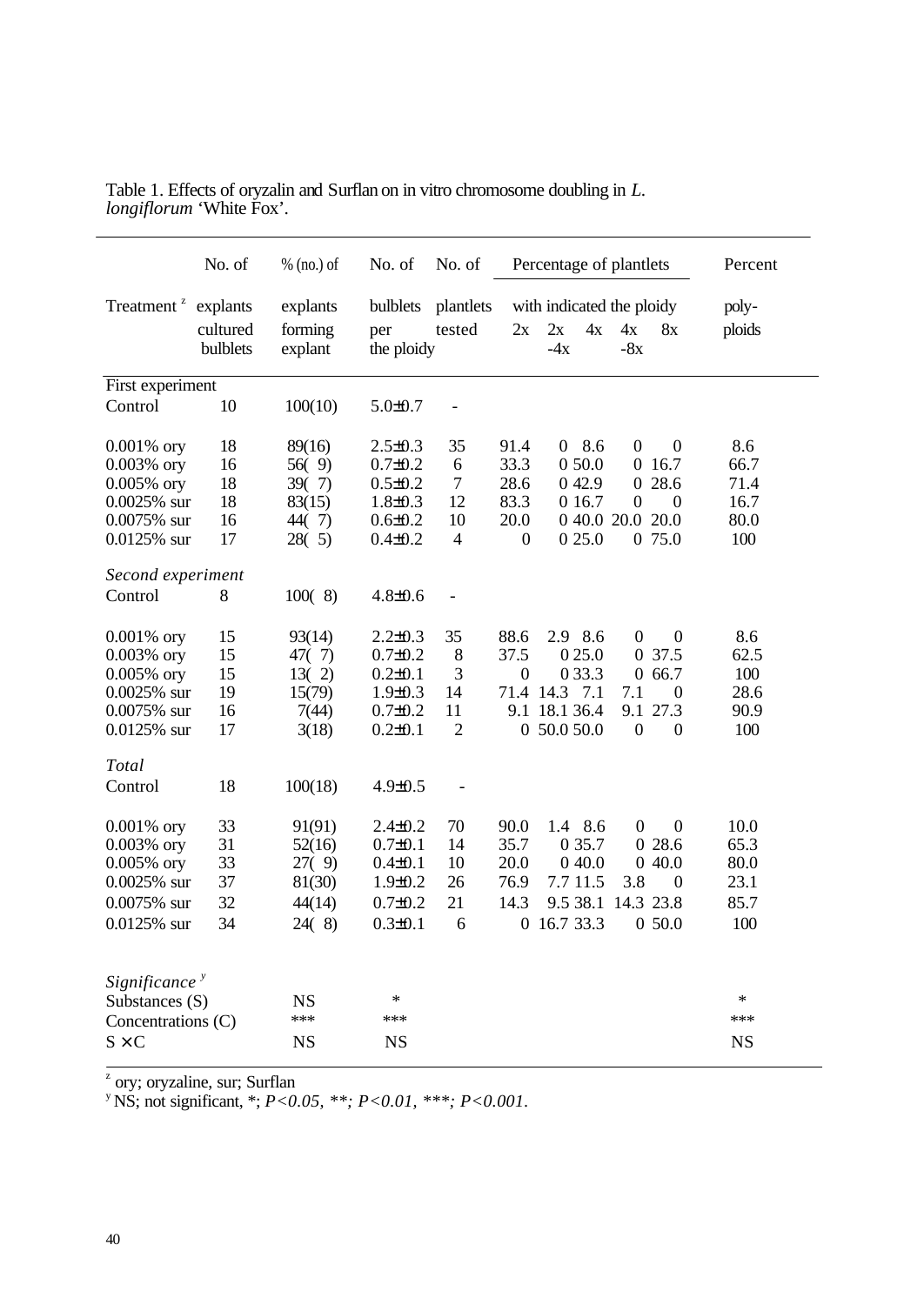

Figure 1. Effects of oryzalin and Surflan on bulbet formation (A) and number of bulbets per explant (B) in Oriental hybrid lily 'Le Rêve' and 'Sorbonne'.